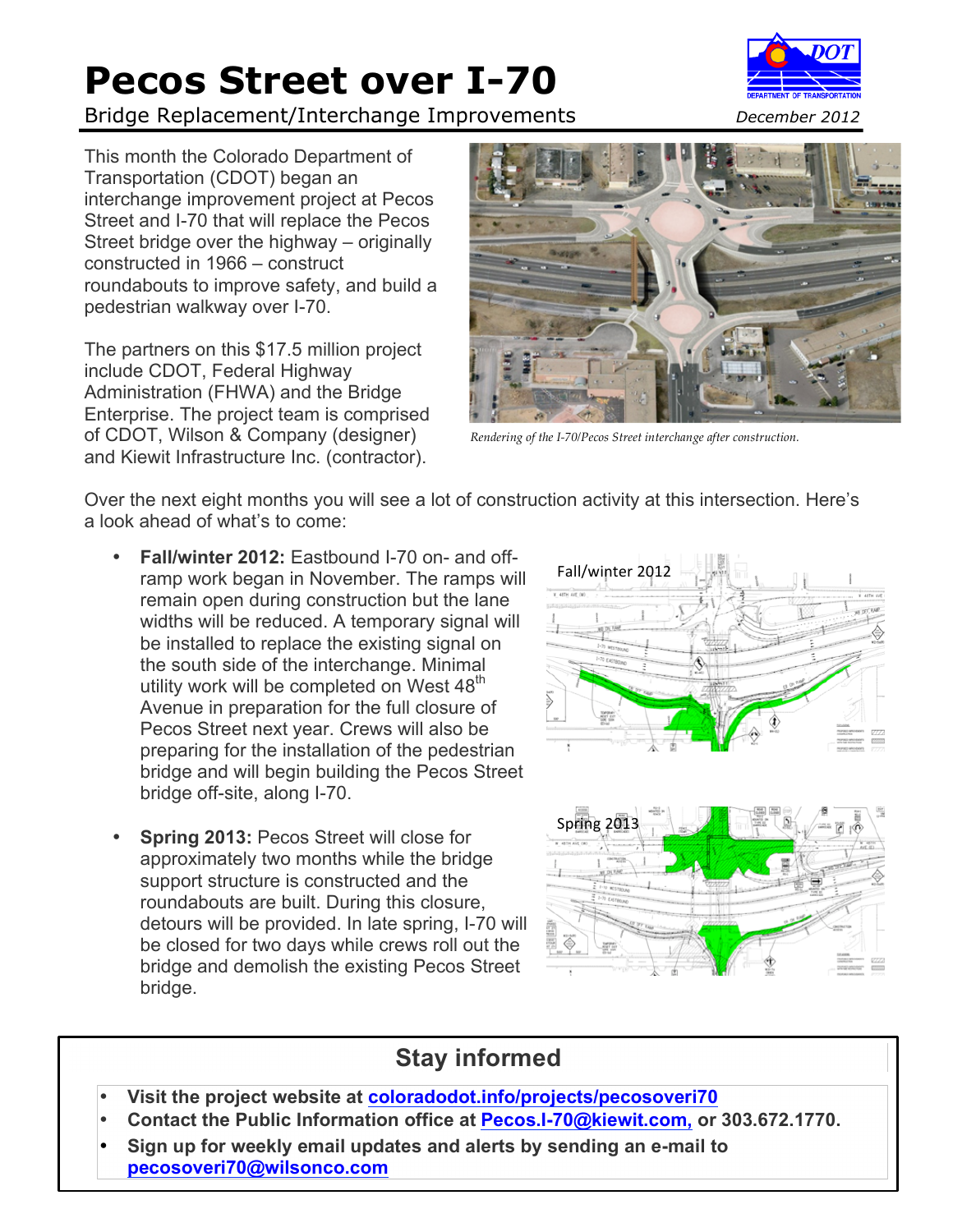## **Pecos Street over I-70**

Bridge Replacement/Interchange Improvements *December 2012*



• **Summer 2013:** Repair media barrier and minor construction activities. **Project Funding**

The project is being funded by several sources including: the Colorado Bridge Enterprise, a division within CDOT that uses a small portion of vehicle registration fees to repair and replace poor bridges on Colorado's highway system; Hazard Elimination Safety (HES) Program; and a \$4.38 million grant from the FHWA's Highways for Life Program.

#### **Did you know?**

- The final bridge superstructure will weigh more than 2,400 tons and consist of more than 1,000 cubic yards of concrete and 300,000 lbs. of reinforcing steel.
- A recent study shows that roundabouts reduce total crashes by 35 percent and injury crashes by 76 percent (National Cooperative Highway Research Program Report 572).
- CDOT is including additional signage (overhead, roadway and pavement markings) to ensure that drivers can navigate through the roundabouts successfully.
- At this intersection, 130,000 vehicles travel I-70 per day and 19,000 vehicles travel Pecos Street per day.
- 7,200 feet, or 1.3 miles, of Post Tensioning will be used in the bridge deck.
- It will take 88 Self-Propelled Modular Transporters (SPMT) to move the bridge from where it's built off I-70, to its final location as Pecos Street over I-70.
- Each axle line of the SPMT is capable of carrying approximately 30 tons and are moved using computerized controls, run by an operator.
- The project is being delivered using a Construction Manager General Contractor (CMGC) method, which means that the Contractor was brought on during the design process to *Example of a Self-Propelled Modular Transporters (SPMT)*



### **Stay informed**

- **Visit the project website at coloradodot.info/projects/pecosoveri70**
- **Contact the Public Information office at Pecos.I-70@kiewit.com, or 303.672.1770.**
- **Sign up for weekly email updates and alerts by sending an e-mail to pecosoveri70@wilsonco.com**